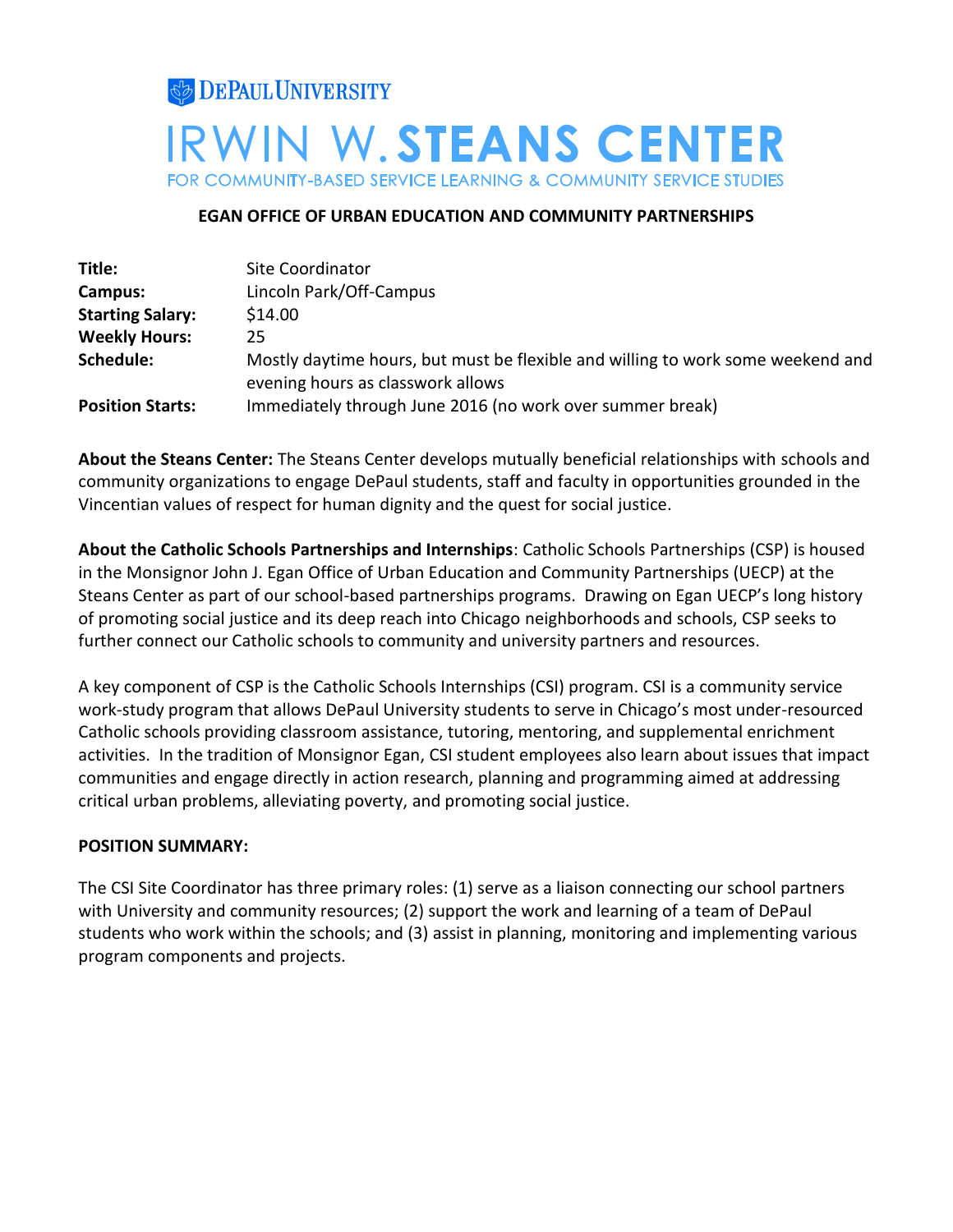#### **PRIMARY RESPONSIBILITIES:**

#### **I. Partnership Facilitation (8-10 hours): In collaboration with school and community partners,**

- a. Develop and maintain strong relationships with principals, teachers, students, parents and school staff, through on-site participation and timely communication, in order to effectively learn about your assigned school's strengths and needs.
- b. Ensure that all of the components of our work are carried out in a respectful, reciprocal, sustainable and highly professional manner that adds value and addresses real school and community needs.
- c. Create opportunities for inclusive participation of all stakeholders in planning, decision-making, implementation, monitoring, and evaluation of partnerships, programs and projects.
- d. Ensure that community and school constituents are driving community-building efforts by setting their own goals and priorities and directing the processes involved.
- e. Implement asset-mapping strategies and develop historical and contemporary research in order to better understand the unique assets and needs of your assigned school and community.
- f. Develop a strong knowledge of community and University assets and resources in order to assess the possibilities of partnerships with your assigned schools.
- g. Other duties as needed or assigned.

#### **II. Support for Team of Tutor-Mentors (8-10 hours):**

- a. Manage the relationships among school staff and administration, CSI tutor-mentors, community partners, and CSP and other DePaul staff through excellent communication, problem-solving and attention to the needs of all stakeholders.
- b. Serve as the on-site supervisor for CSI tutor-mentors and reinforce high levels of professionalism and excellence in tutoring and mentoring through coaching, team meetings and trainings.
- c. Attend all CSI program meetings including weekly site coordinator meetings, weekly tutor meetings and ad hoc meetings as needed.
- d. Plan and facilitate weekly team meetings of CSI tutor-mentors for the purposes of communitybuilding, knowledge and resource sharing, and mutual support.
- e. Assist in developing trainings and other learning opportunities for CSI tutor-mentors on the social, cultural, political, racial and economic issues at the root of inequality and injustice in education and communities.
- f. In collaboration with the CSI Program Assistant, support students in balancing work, study and other responsibilities and intervene with information and referrals to additional resources whenever necessary.
- g. Maintain administrative policies and procedures as needed including assisting with attendance monitoring, performance assessment and implementation of student employee disciplinary procedures.
- h. Assist with on campus student recruitment, hiring and onboarding activities as needed.
- i. Other duties as needed or assigned.